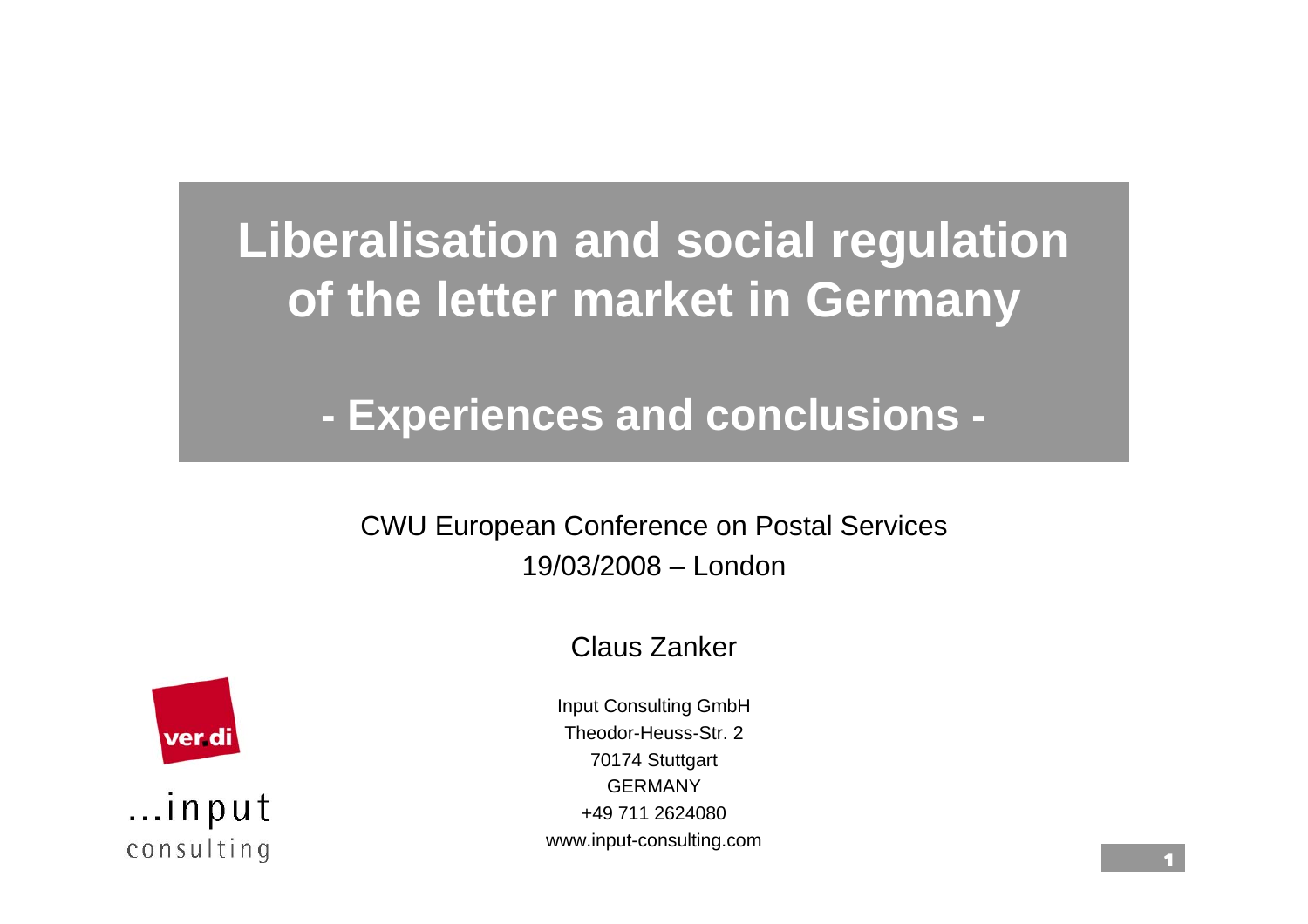#### **Introduction**

#### $\overline{\phantom{a}}$ Input Consulting GmbH

- $\rightarrow$  is a subsidiary of the German service sector union ver.di
- $\rightarrow$  was founded 1994 by the former German Postal Workers Union (DPG)
- $\rightarrow$  works as a consultancy for political institutions/foundations and for ver.di – especially for the ICT and postal & logistics department of ver.di headquarters

#### $\rightarrow$  Latest postal sector publications: (available: www.input-consulting.com)

- Universal service, jobs and competition in liberalized postal markets – experiences, problems and prospects; Contribution for the 2nd UNI Postal Global Union World Conference, Athens, Greece, 27 - 28 April 2007 (in English)
- Liberalisation and Precarisation Employment Conditions of the New Letter Service Providers in Germany (December 2006), Study on behalf of ver.di (English summary)
- Comparative Study on the Liberalisation and Regulation of the Postal Sector in selected EU Member States (June 2006), Study on behalf of ver.di (only in German)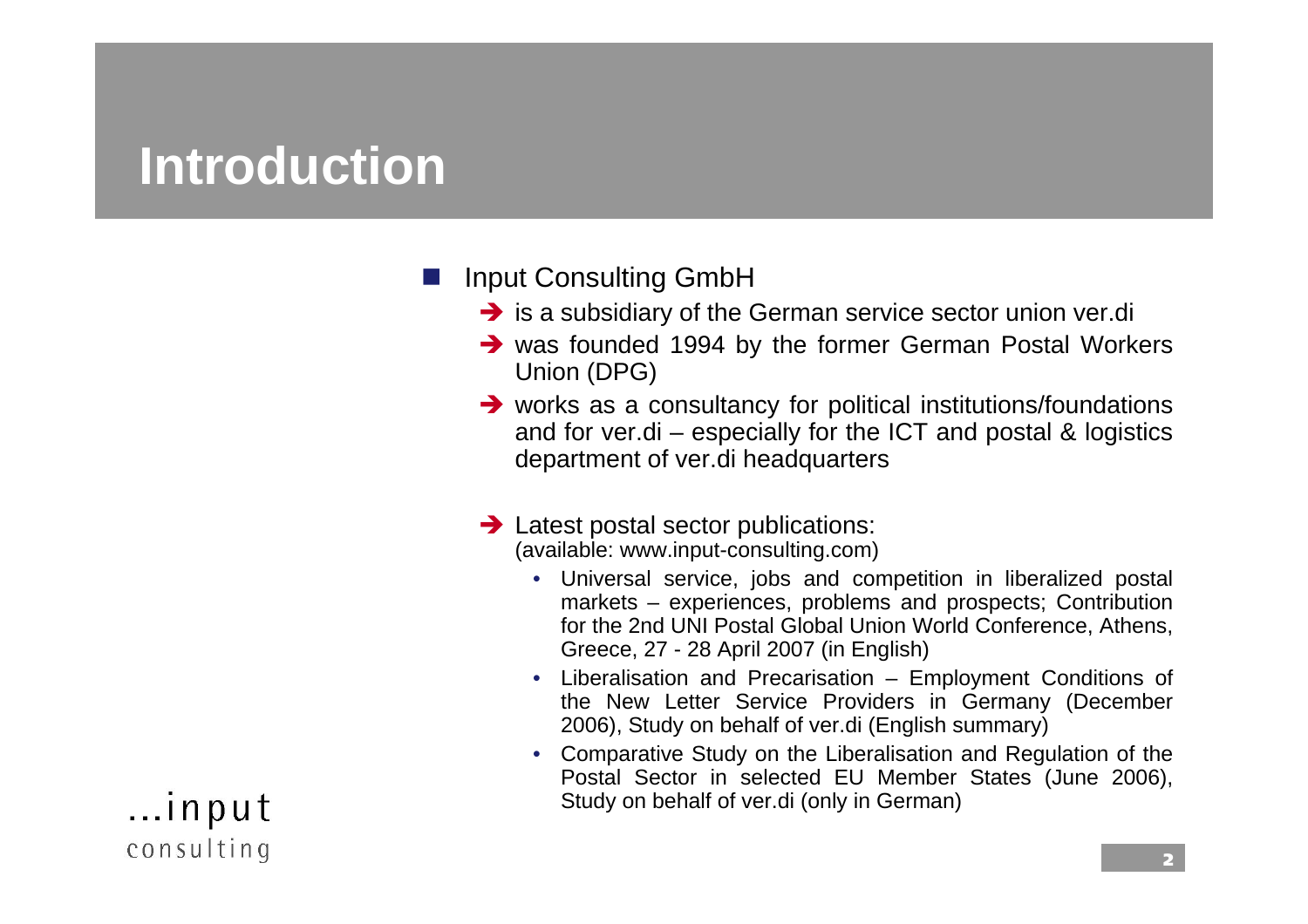### **Liberalisation of the German letter market**

- $\overline{\phantom{a}}$  1998: Commencement of gradual liberalisation of the German letter market
	- $\rightarrow$  Restriction of the reserved sector of Deutsche Post AG to letters under 200 grams (EU: 350 grams)
	- $\rightarrow$  Within the weight limits of the reservable service, "highquality" letters are also excluded from the monopoly
- **Further restrictions to the reserved service of Deutsche** Post AG
	- $\rightarrow$  2003: Exclusive license for letters up to 100 grams
	- $\rightarrow$  2006: Reduction of weight limit to 50 grams
- $\overline{\phantom{a}}$ Complete opening of the letter market as per 1/1/2008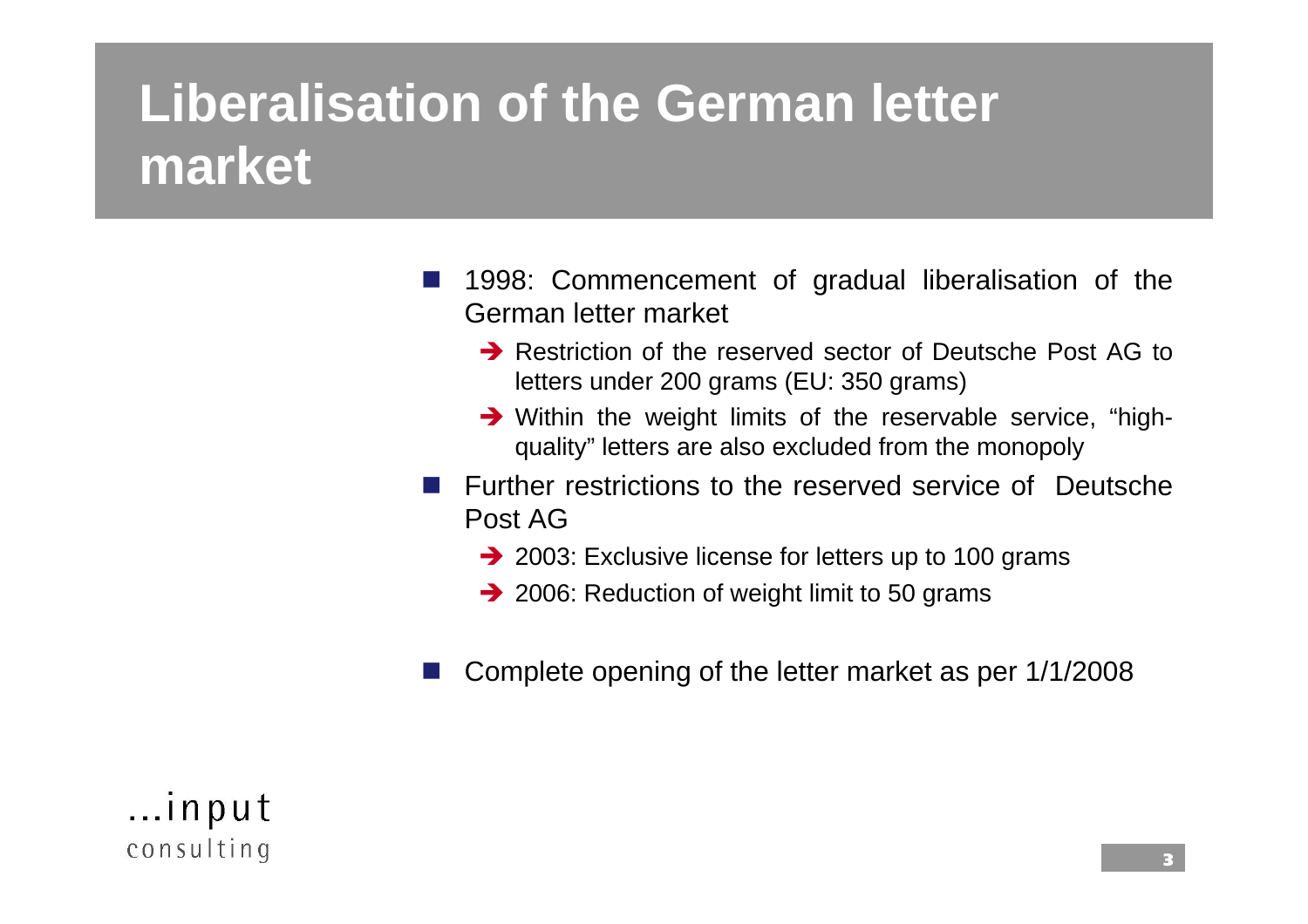#### **Market development and competition**

- $\overline{\phantom{a}}$  The letter market is a stagnating market; in Germany its volume has for years been approximately €10 billion
- $\overline{\phantom{a}}$  Germany is already among the EU countries with the greatest intensity of competition in the letter market.
	- $\rightarrow$  The new letter service providers (750 active "licensees") hold in 2006 a 20.6% share of the liberalised section of the letter market, and 10.3% of the total market.
- $\overline{\phantom{a}}$  Strong competitors with nationwide delivery network
	- $\rightarrow$  PIN Group owned by several big newspaper publishers (especially Springer-Verlag)
	- $\rightarrow$  TNT Post Germany subsidiary of Dutch TNT

...input consulting  $\overline{\phantom{a}}$  Competition in the letter market is primarily cutthroat and price-implemented.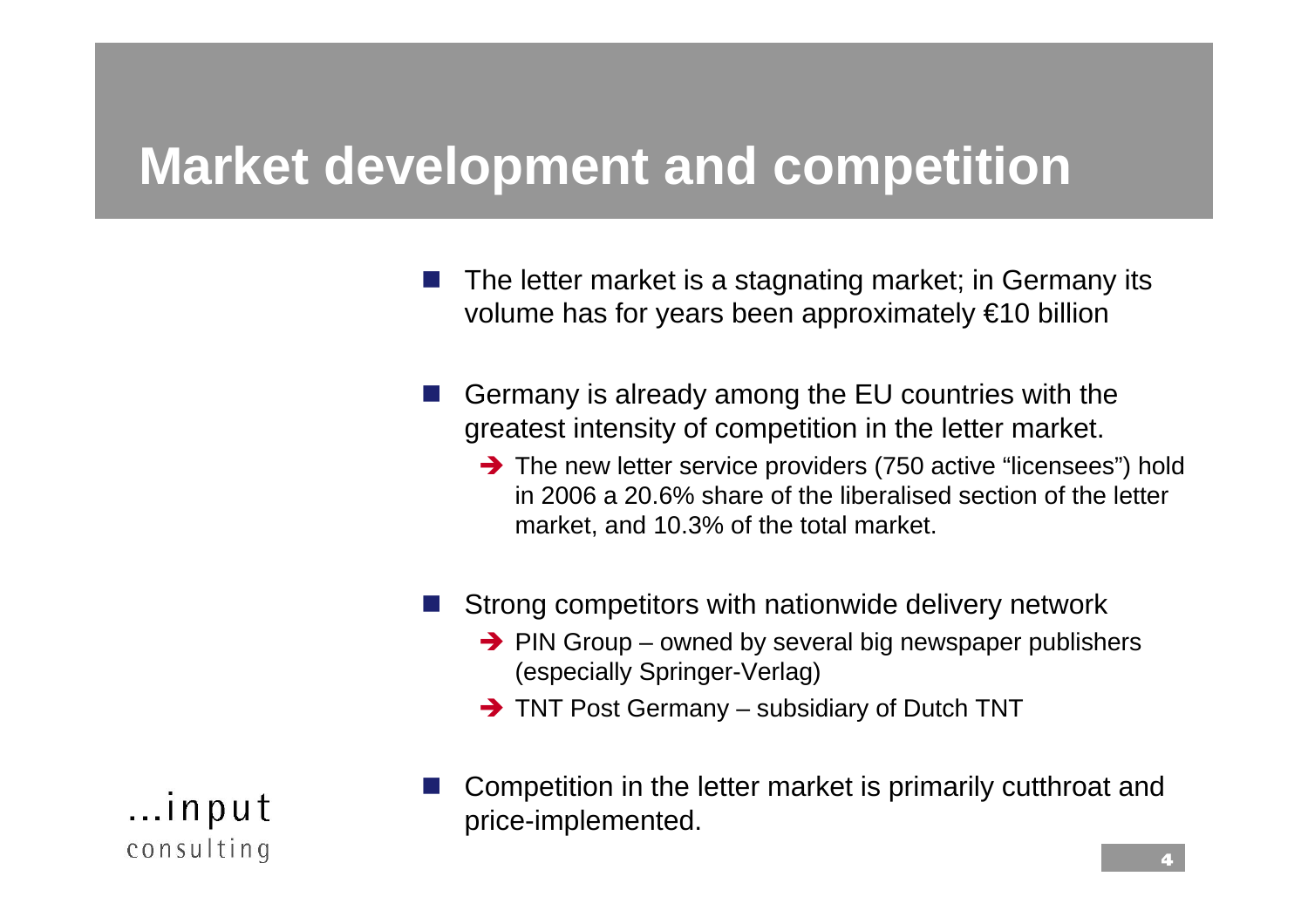# **Quantitative development of employment in the German letter market**



 28,348 jobs cut in the letter sector of Deutsche Post AG between 1999 – 2005

 46,175 people were employed by the licensees in 2005, 28,525 jobs more than 1999

 Altogether, the volume of employment (headcount converted into full-time jobs) in the German letter sector dropped between 1999 - 2005 by 9.9% or 16,124 fulltime equivalent jobs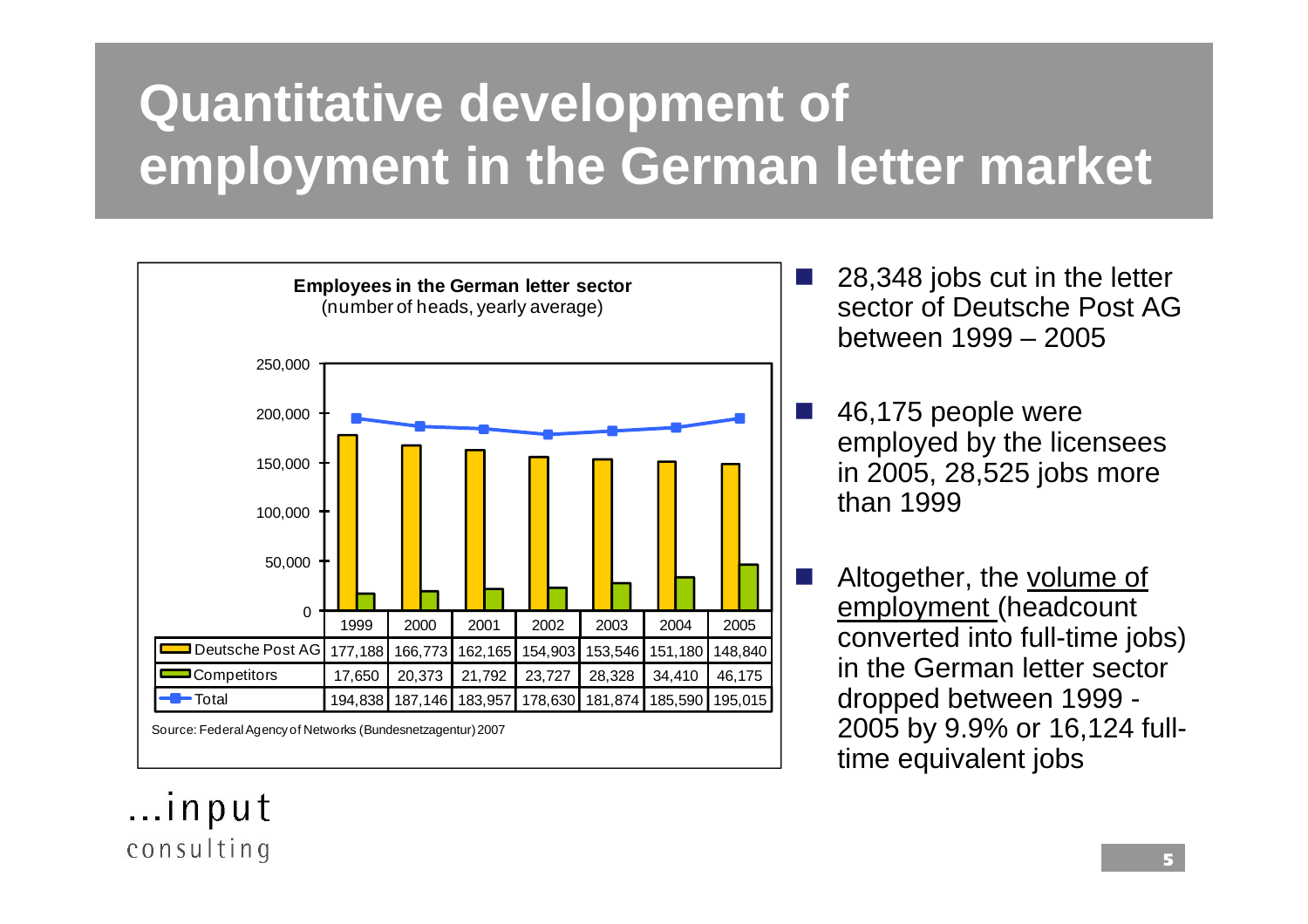# **Qualitative development of employment in the German letter market**

 $\mathcal{L}(\mathcal{A})$ 

#### Share of insurable and marginal employees in the German letter sector (2005)





Source: Federal Agency of Networks 2007, author's calculation

- Jobs subject to social insurance contributions and marginal employment are entirely asymmetrically distributed in the letter market
	- $\rightarrow$  While the Deutsche Post AG almost exclusively employs social insurancecontributing employees or civil servants in the letter sector,
	- $\rightarrow$  the majority (60%) of the employees of the new letter post services hold "mini-jobs" (i.e. regular monthly income not exceeding  $\epsilon$  400, exempting the employee from social security contributions and income tax)
- $\bullet$  The percentage of jobs subject to social insurance contributions in the German letter market has been in decline since 1999; the percentage of marginal employment more than doubled between 1999 and 2005.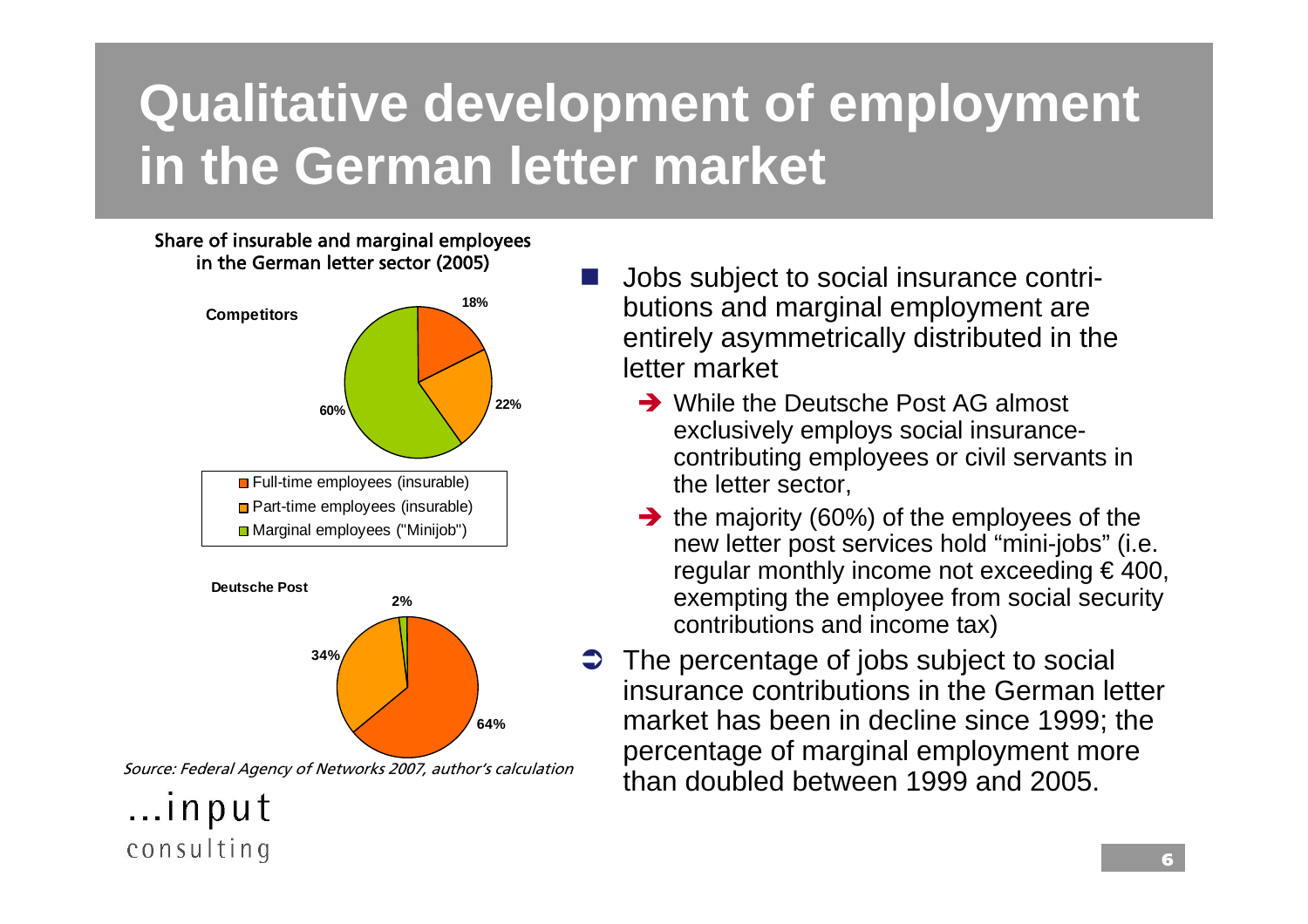### **Working conditions among the new letter service providers**

- $\overline{\phantom{a}}$  The new letter service providers pay letter carriers low wages averaging  $\epsilon$  7
	- $\rightarrow$  Many deliverers earn less, especially when paid per item or if living in the eastern part of Germany.
	- $\rightarrow$  The average pay attainable from the licensees lies more than 40% below the starting salary for deliverers of Deutsche Post AG (starting salary: € 12)
- $\overline{\phantom{a}}$  The average wages among the licensees, even in cases of full-time work, are individually below the subsistence level
	- $\rightarrow$  For many employees this results in entitlement to supplementary social benefits ("Arbeitslosengeld II").
- $\overline{\phantom{a}}$  The majority of licensee employees lack possibilities for a collective interest representation
	- $\rightarrow$  Due to often vigorous resistance by management, only few licensees have works councils
	- $\rightarrow$  Working conditions are not regulated in a collective agreement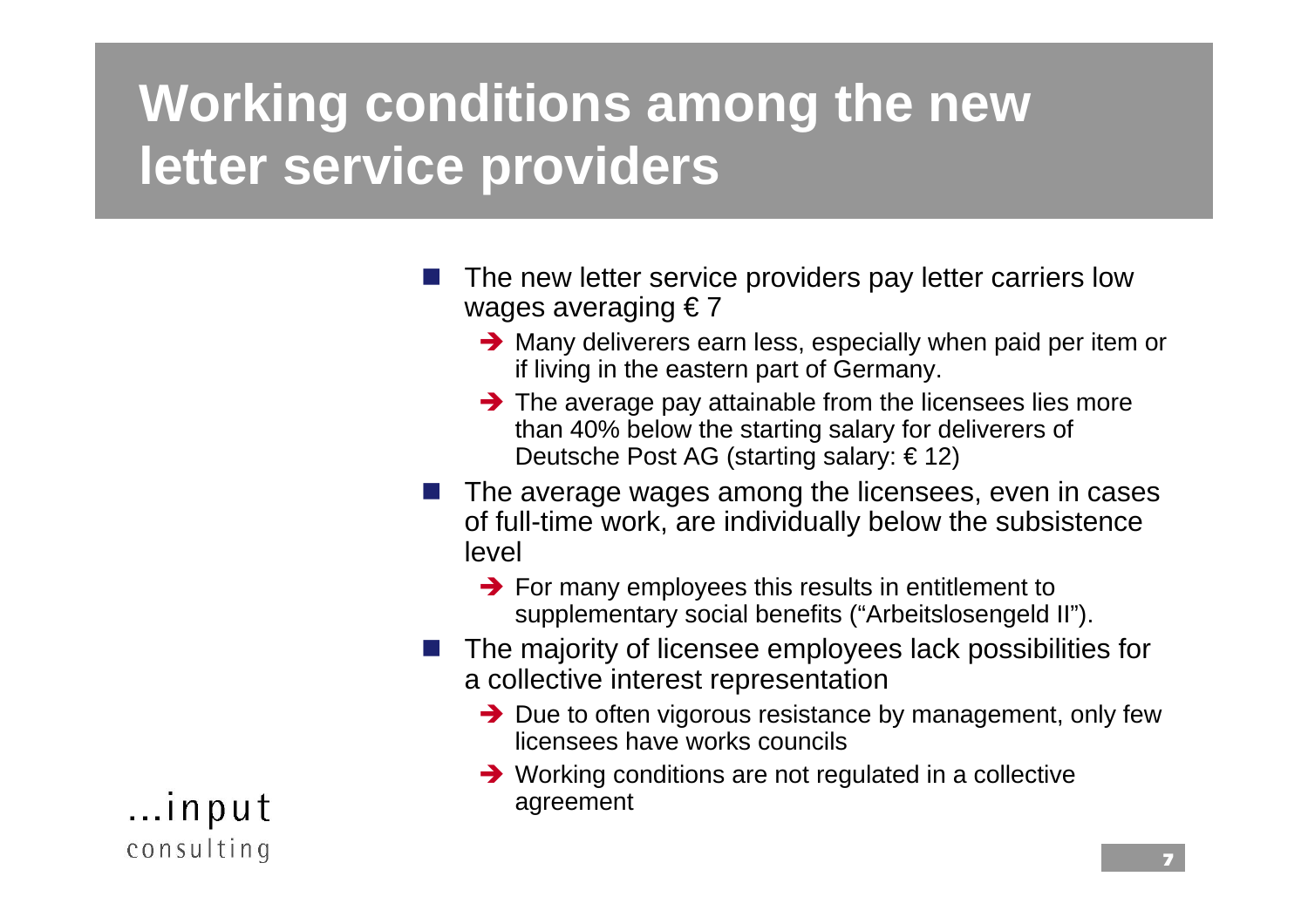#### **Liberalisation - conclusions**

- $\bullet$  The employment conditions among the new letter service providers exhibit marked precarious potential.
- The majority of licensees follow a business model that is based chiefly on the cost advantages of precarious employment.
- $\bullet$  The competition in the letter market is less based on innovation, productivity and good service, and more based on wage and social dumping.
- $\supset$  With the liberalisation of the letter market, a sector formerly dominated by socially safeguarded employment and income conditions is on the verge of regressing to a precarious low-wage segment.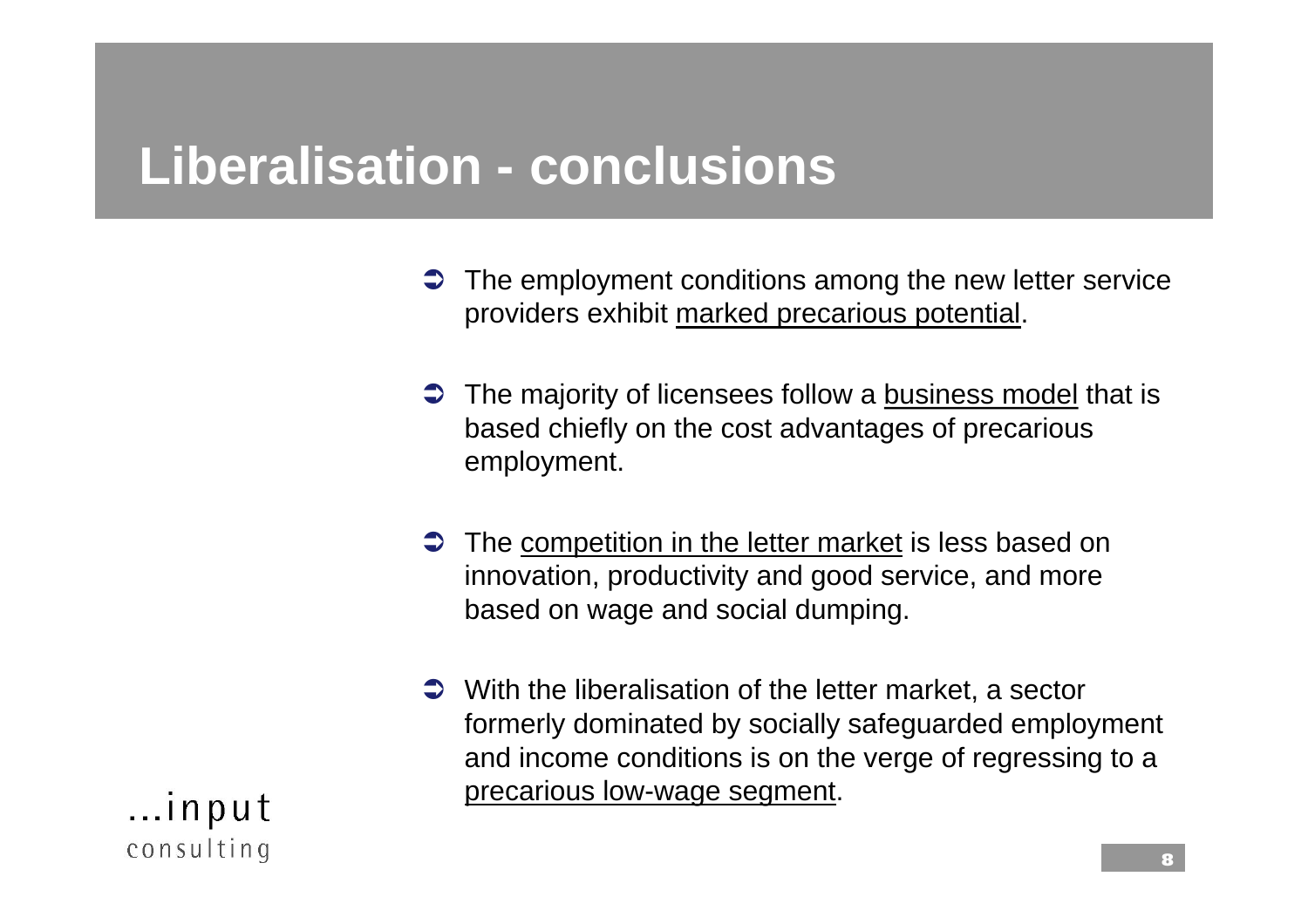## **Social regulation of the postal sector – social licensing obligations (1)**

- $\overline{\phantom{a}}$  In 1998 the gradual liberalisation of the letter market in Germany was introduced with the adoption of the Postal Law.
- **A** transition from monopoly to competition flanked by social safeguards had and has highest priority for the trade unions
	- $\rightarrow$  no competition by means of wage dumping and low-wage jobs
- **After an intense political controversy and substantial** trade union campaigns, provisions were made in the Postal Law (PostG) against the spread of precarious employment
	- $\rightarrow$  "The license shall be denied when ... facts justify the assumption that the applicant substantially falls below the crucial labour conditions common in the licensed area."(Art. 6 Sec. 3 PostG)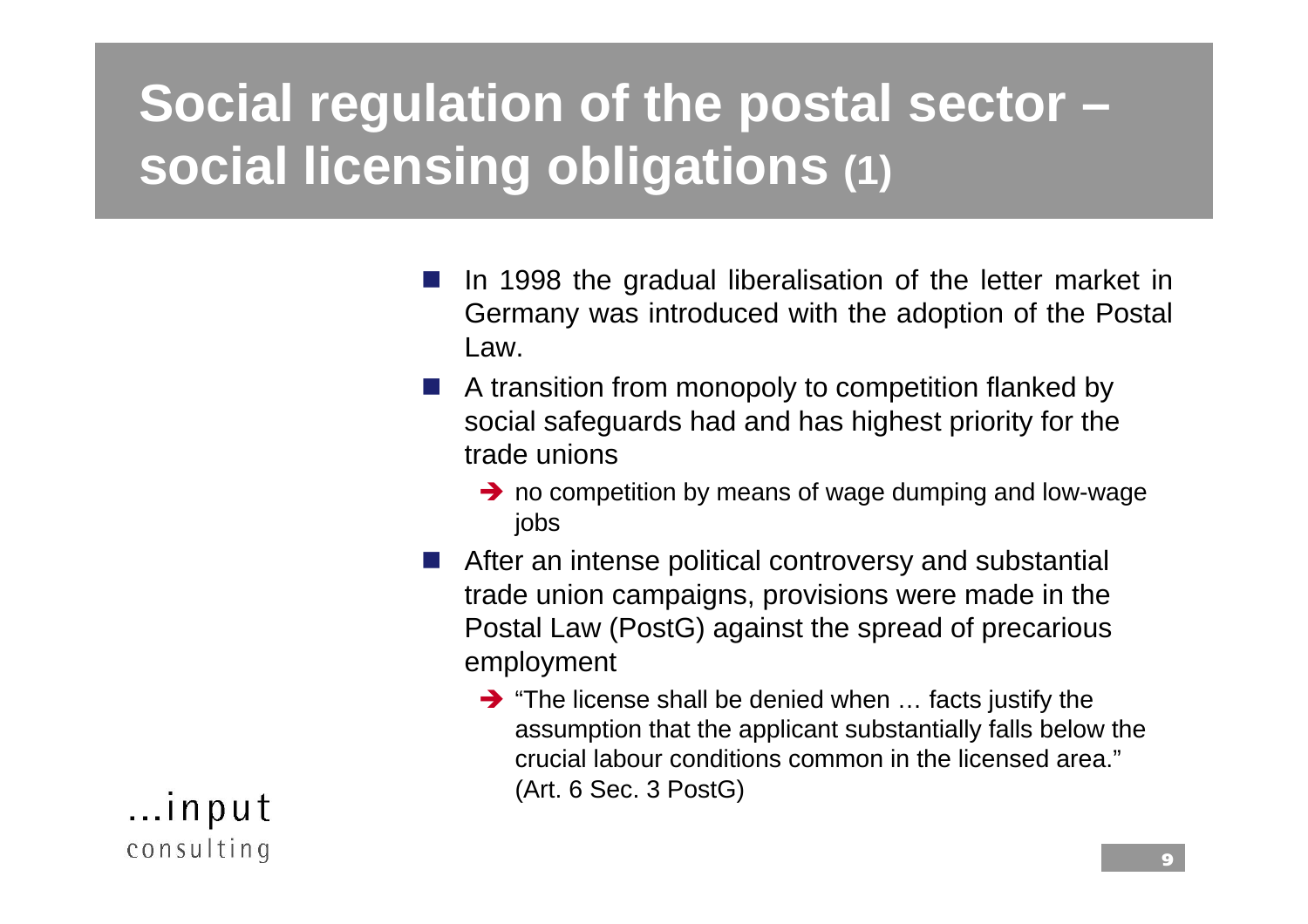## **Social regulation of the postal sector – social licensing obligations (2)**

- $\overline{\phantom{a}}$  Nevertheless, the social clause is not applied in practical regulation in conformity with the law
	- $\rightarrow$  The Federal Agency of Networks, with the support of the Ministry of Economics, wants to push competition in the letter market at all costs. Social licensing obligations are rather obstructive to this.
	- $\rightarrow$  Since this provision came into force in 1998, no license has been denied or later withdrawn by the regulating authority on the basis of infringement against the social clause.
	- $\rightarrow$  After ver.di publicised the serious deficiencies in the new letter services in 2007, the Federal Agency of Networks came under political pressure and, in summer 2007, carried out a first area-wide survey of the wages and working conditions among the licensees (no final results until now).
- $\supset$  The example of Switzerland shows that consistent application of social licensing obligations can prevent wage dumping in the letter market.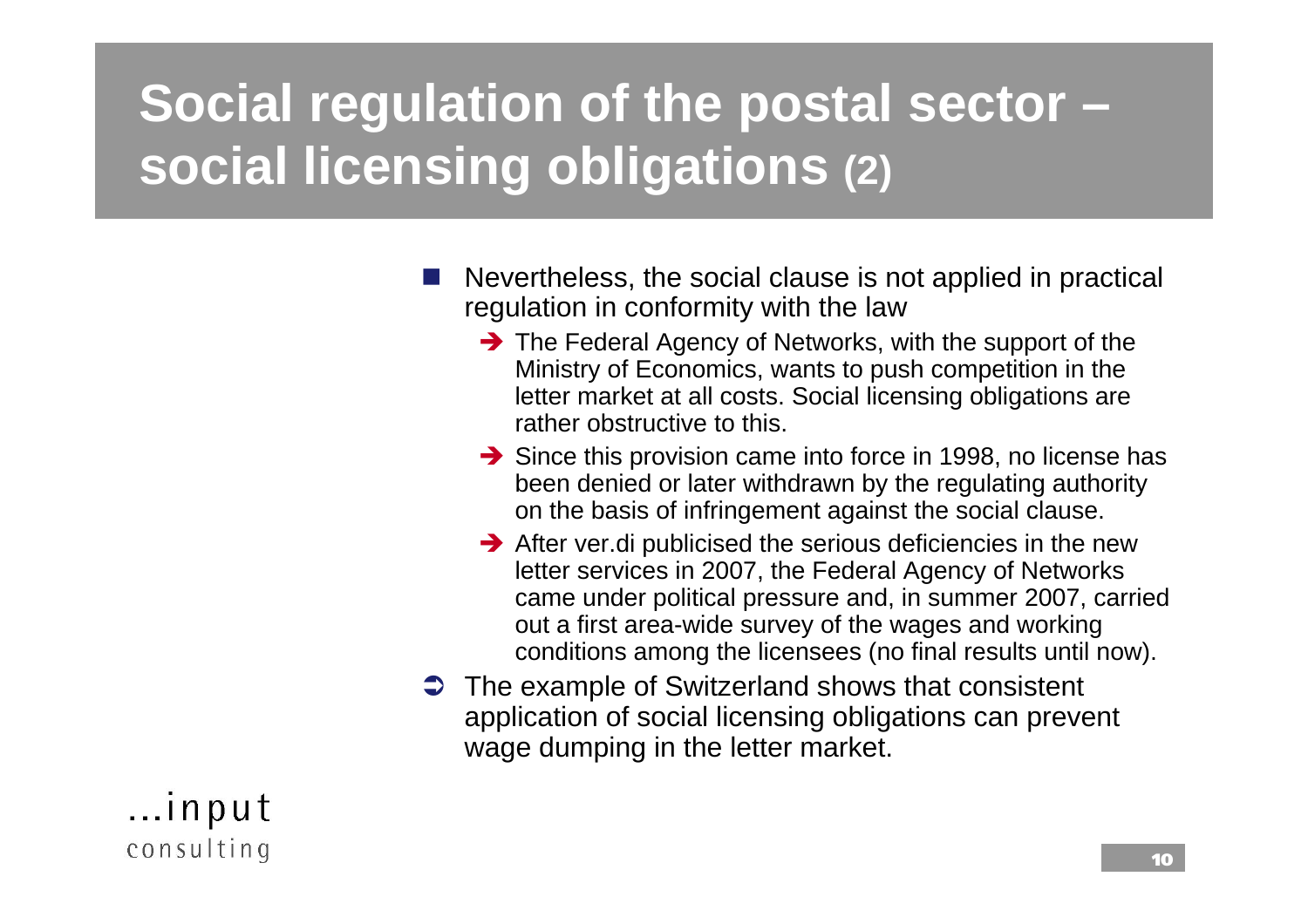## **Social regulation of the postal sector – collective agreements (1)**

- As yet, only Deutsche Post has collective representation of interests and collective agreement regulation of working conditions.
- As a reaction to the public debate on working conditions with the new letter services, TNT and PIN seek dialogue with ver.di and denounce competition at the expense of employees.
	- $\rightarrow$  TNT agrees with ver.di, "that it is no longer acceptable that competition is waged on the German letter market at the employees' expense" *(Press release by TNT Post Germany dated 31/01/2007)*

 $\rightarrow$  "The ver.di executive committee and the board of the PIN Group will together lobby for fairer competition flanked by social safeguards in the German and European letter market ... Competition may not be waged at the expense of the employees"

*(Press release by the PIN Group dated 29/01/2007)*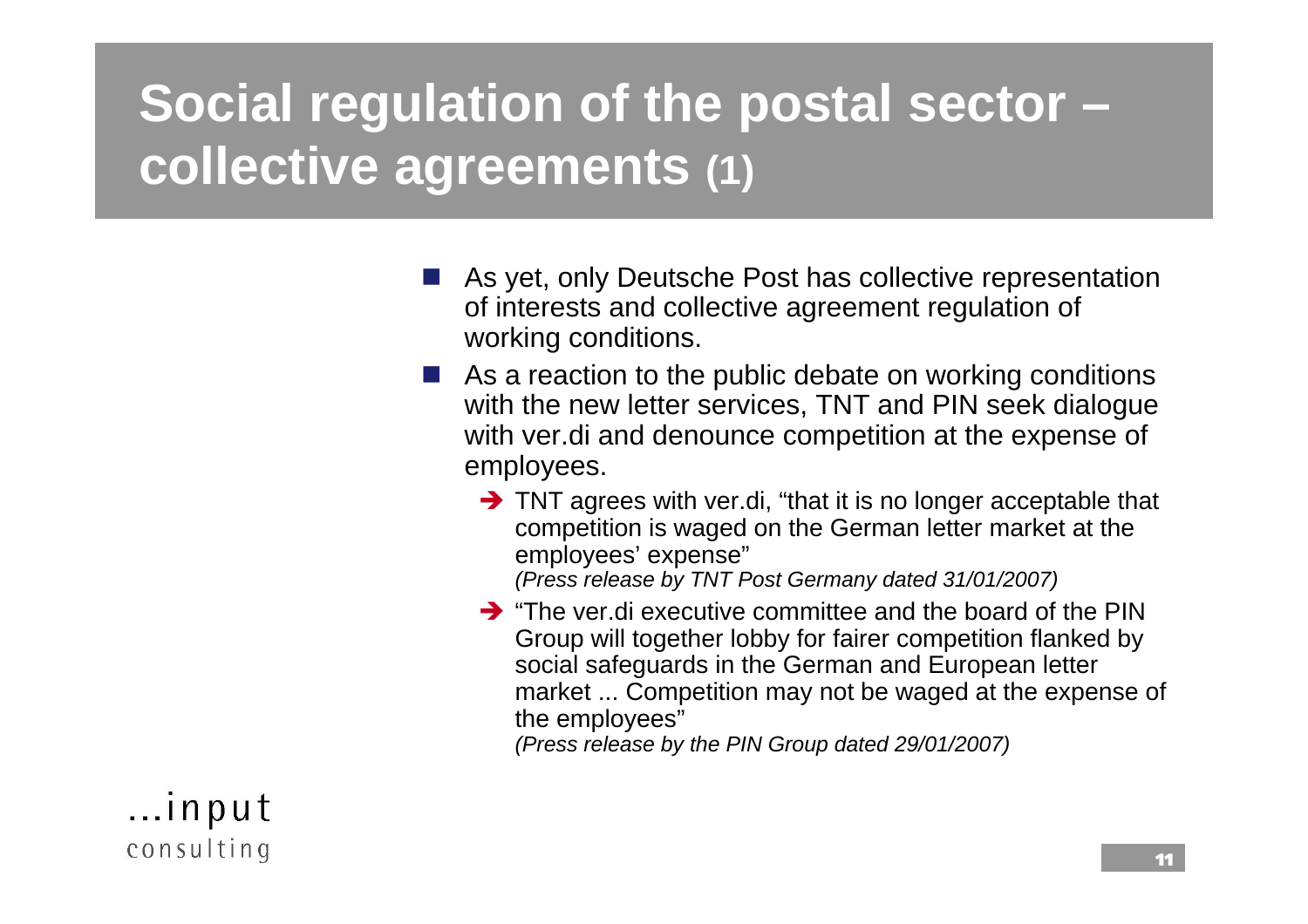# **Social regulation of the postal sector – collective agreements (2)**

- $\overline{\phantom{a}}$  In February 2007, ver.di and the PIN Group agree to hold collective negotiations
	- $\rightarrow$  During the collective negotiations, the PIN Group supplies neither information on the allied company, nor on its wage policy
	- $\rightarrow$  In the collective negotiations with PIN on 21/06/2007, ver.di demanded a starting wage for letter carriers of  $\epsilon$  10 per hour and the payment of holiday and Christmas allowances.
	- $\rightarrow$  Since the PIN Group did not react to this wage demand, the negotiations were not continued.
- Considering the behaviour of the PIN Group, it appears that they were not seriously interested in concluding a collective agreement.
- $\supset$  Instead, the postal competitors apparently wish to demonstrate good will with relevant declarations of intent, thereby preventing political initiatives being taken to prevent wage dumping in the letter market.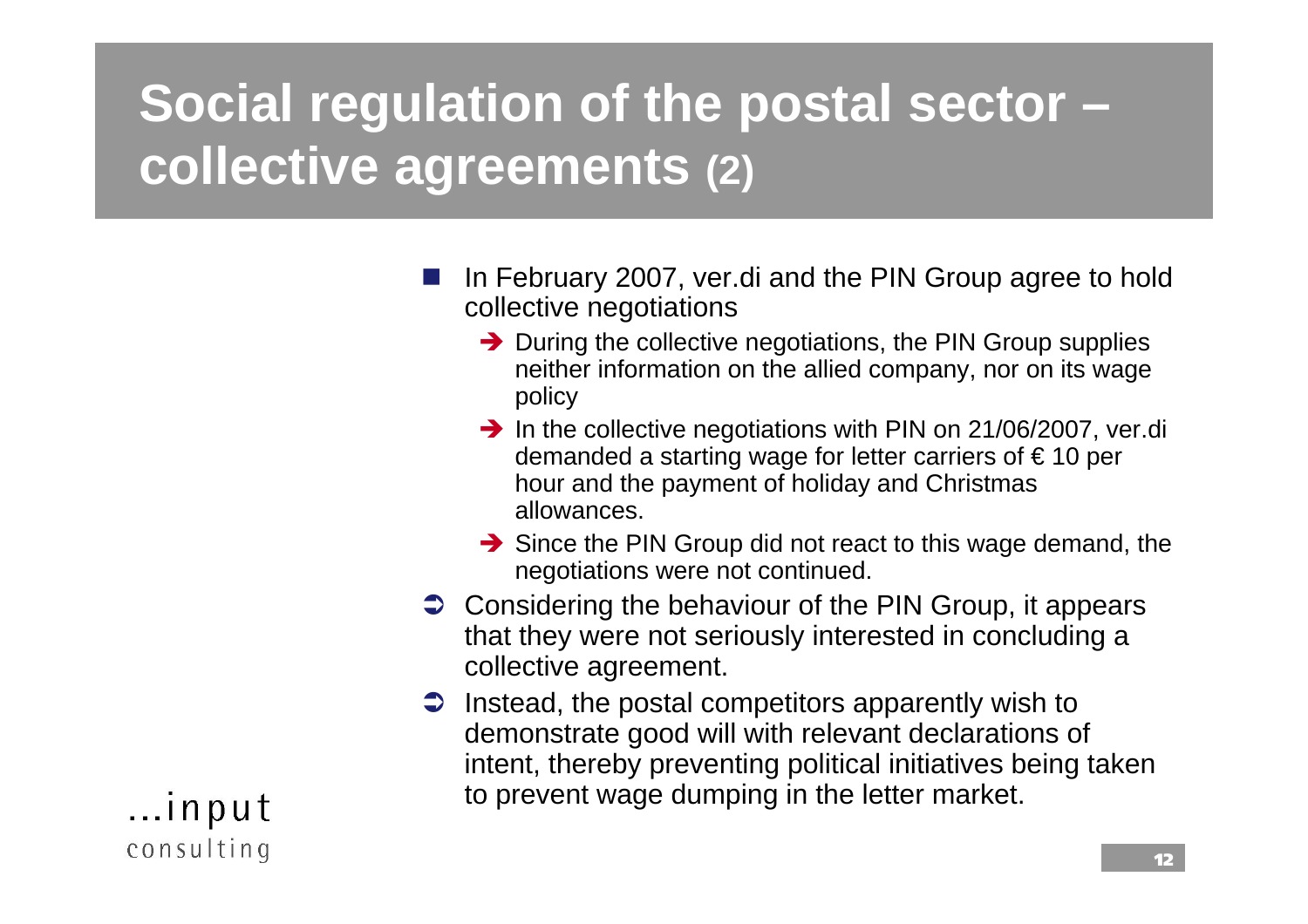# **Social regulation of the postal sector – minimum wages (1)**

- $\overline{\phantom{a}}$  Once an opening of the market in the EU as per 1/1/2009 does not appear possible, a political debate flairs up in Germany, too, about early market opening on 1/1/2008 and its social consequences.
- $\overline{\phantom{a}}$  After an intense debate, the government coalition decides in August 2007:

"The monopoly will run out on 1/1/2008, but we will make a minimum wage"

- $\rightarrow$  The Federal government wants to create the legal framework for minimum wages in the letter sector.
- $\rightarrow$  The Federal Labour Ministry will declare a collective agreement on minimum wages negotiated by the unions and employers universally binding via a statutory ordinance, if this collective agreement covers 50% of the people employed in the letter sector.

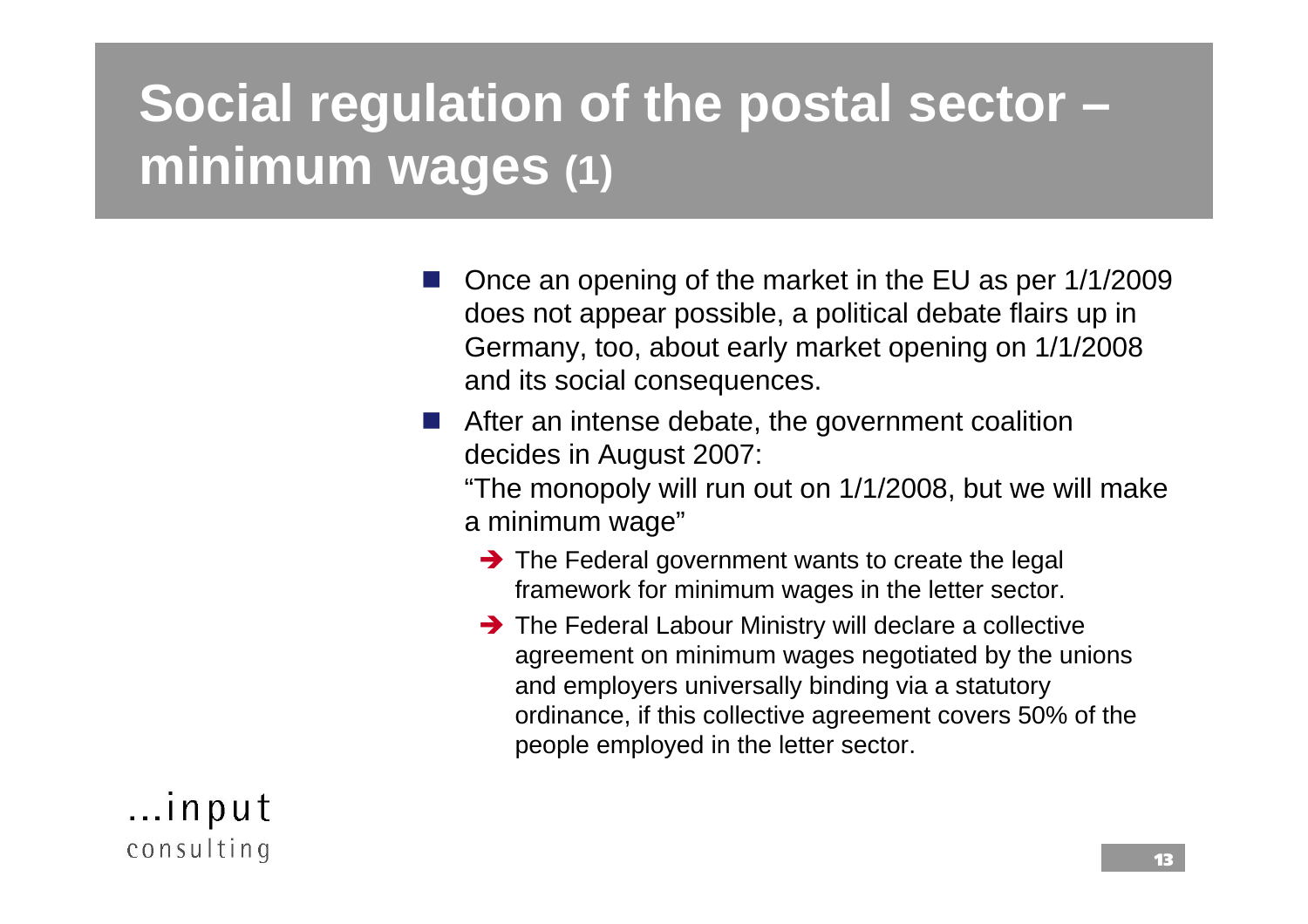# **Social regulation of the postal sector – minimum wages (2)**

- $\overline{\phantom{a}}$  After the decision by the Federal government, ver.di requested the then only employer association in the sector to enter negotiations for minimum wages in the letter market.
- I In spite of this demand, TNT and PIN Group do not join the Arbeitgeberverband Postdienste (employer association for postal services).
- On 4/9/2007, the trade unions and the Arbeitgeberverband Postdienste conclude a "Collective Agreement to Regulate Minimum Wages in the Postal Service Sector"
	- $\rightarrow$  Minimum wage for all employees of  $\in$  8 (eastern Germany) and  $\epsilon$ 8.40 (western Germany) per hour
	- $\rightarrow$  Minimum wage for letter carriers of  $\in$  9 (eastern Germany) and € 9.80 (western Germany) per hour
- $\blacksquare$  The trade unions and employer association request that the Federal Labour Ministry declare this minimum wage agreement universally binding.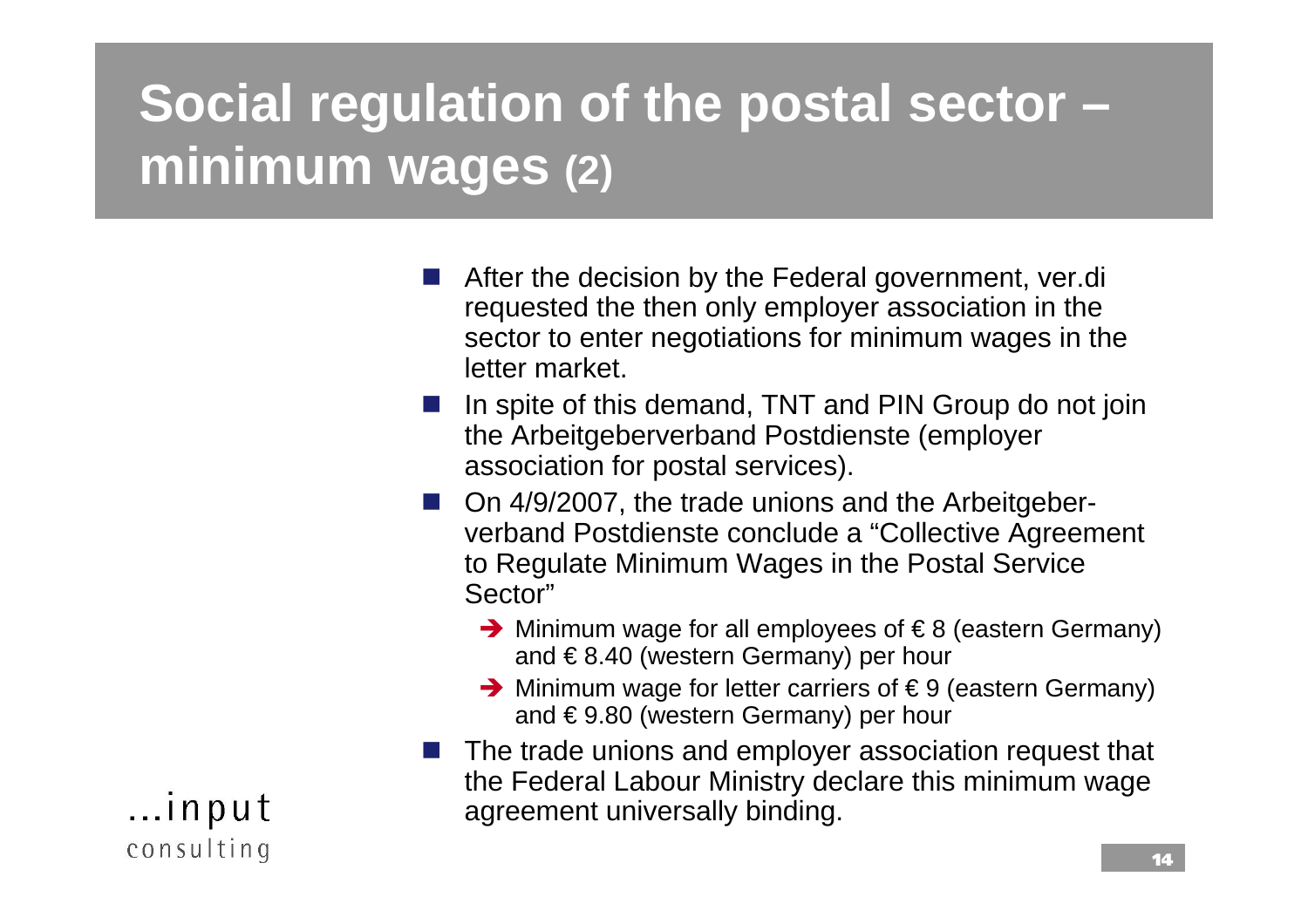# **The minimum-wage conflict: The foes form up**

- $\overline{\phantom{a}}$  Employer Association of New Letter and Delivery **Services** 
	- $\rightarrow$  12/09/2007: Along with 30 other licensees, PIN and TNT found their own employer association
	- $\rightarrow$  14/09/2007: The new employer association asks ver.di to enter collective negotiations for a minimum wage agreement. Since, however, a valid agreement was already concluded for the sector, ver.di rejects negotiations for a rival collective agreement.

#### **Union of New Letter and Delivery Services**

- $\rightarrow$  PIN and TNT organise a demonstration where the employees demonstrate against too high minimum wages!
- $\rightarrow$  On 10/10/2007 the president of the employer association announces the founding a "union" for the employees of the new letter services. The union committee consists of members of the PIN human resources department and one management consultant.
- $\rightarrow$  The employees of the new letter services are called upon by the employers to join this "union," which currently has approx. 1,300 members.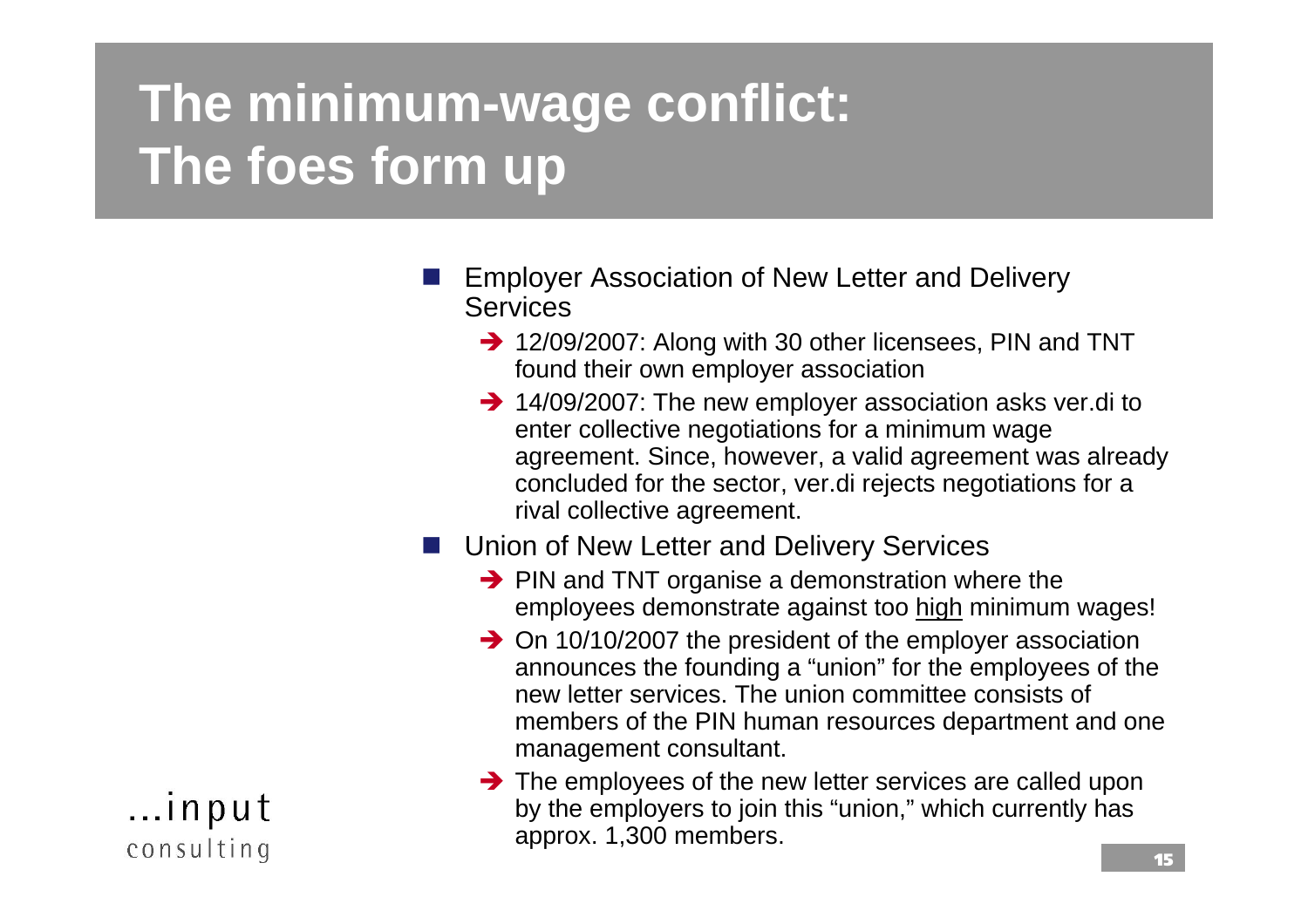#### **The minimum-wage conflict: Springer-Verlag media campaign**



neue Arbeitsplätze vernichtet, die gerade für ungelernte<br>regierung aber kann weiterhin an ihren Aktien und am i

 The newspaper publishers active in the letter business and the yellow press of the Springer-Verlag misuse their media power to fight minimum wages in the letter sector

Full-page adverts against a minimum wage:

- $\rightarrow$  "Yes to fair competition! No to a postal monopoly!"
- $\rightarrow$  "Dear Ms. Merkel, You were elected to work for Germany, not for the Post"

...input consulting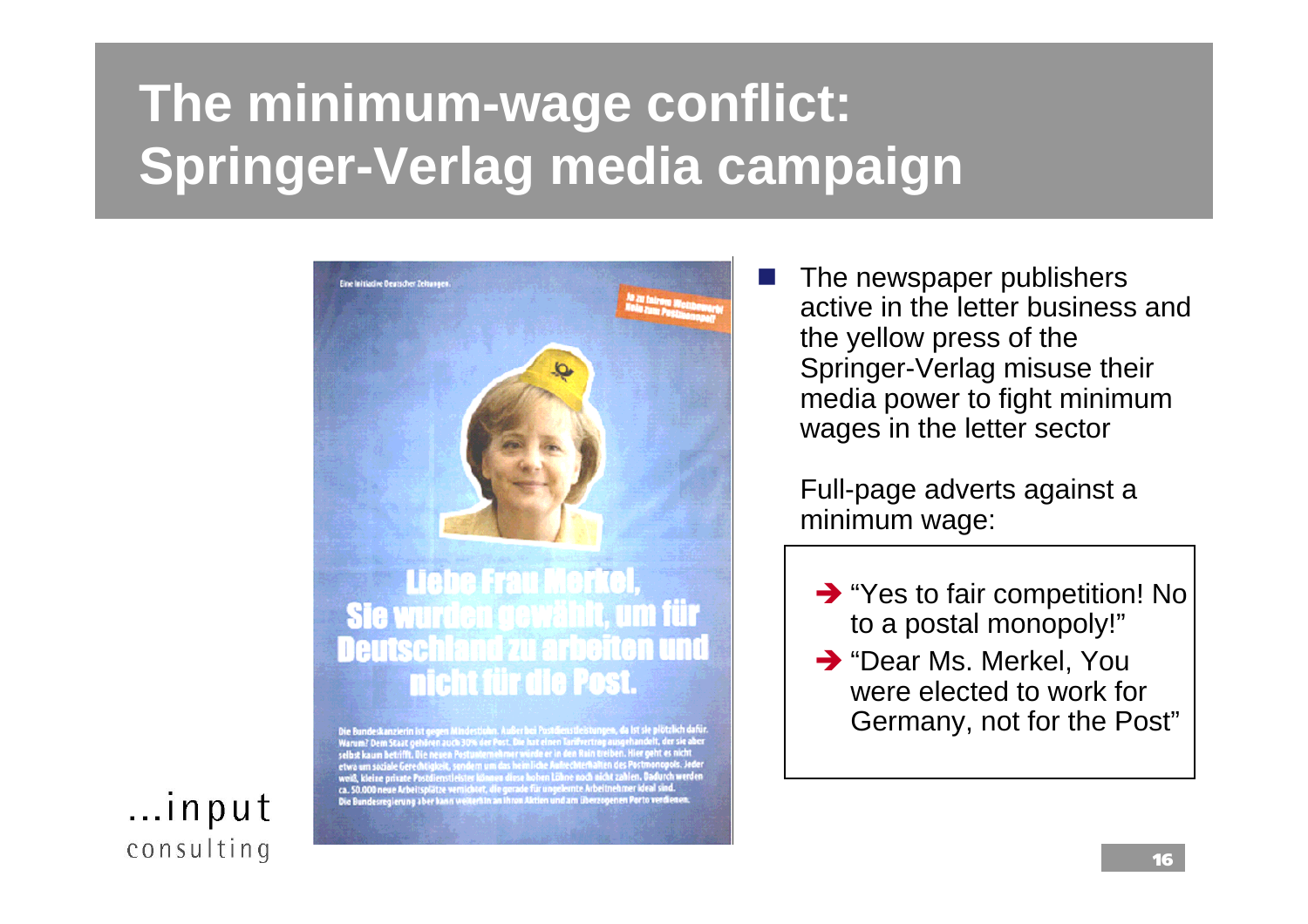### **The minimum-wage conflict: TNT & PIN threaten to cut jobs**

- $\overline{\phantom{a}}$  PIN puts pressure on the government and announces that if a minimum wage of  $\epsilon$  9.80 is introduced for letter carriers, it will extensively cut jobs.
- **The Springer-Verlag withdraws as main shareholder in** the PIN Group, which then has financial difficulties and has since been up for sale. Springer CEO Döpfner declares that the introduction of minimum wages ruined the PIN "business model".
- $\overline{\phantom{a}}$  TNT considers leaving the German letter market if the minimum wage is introduced.
- F Both companies attempt to circumvent a minimum wage with subcontractors and increased use of newspaper carriers.

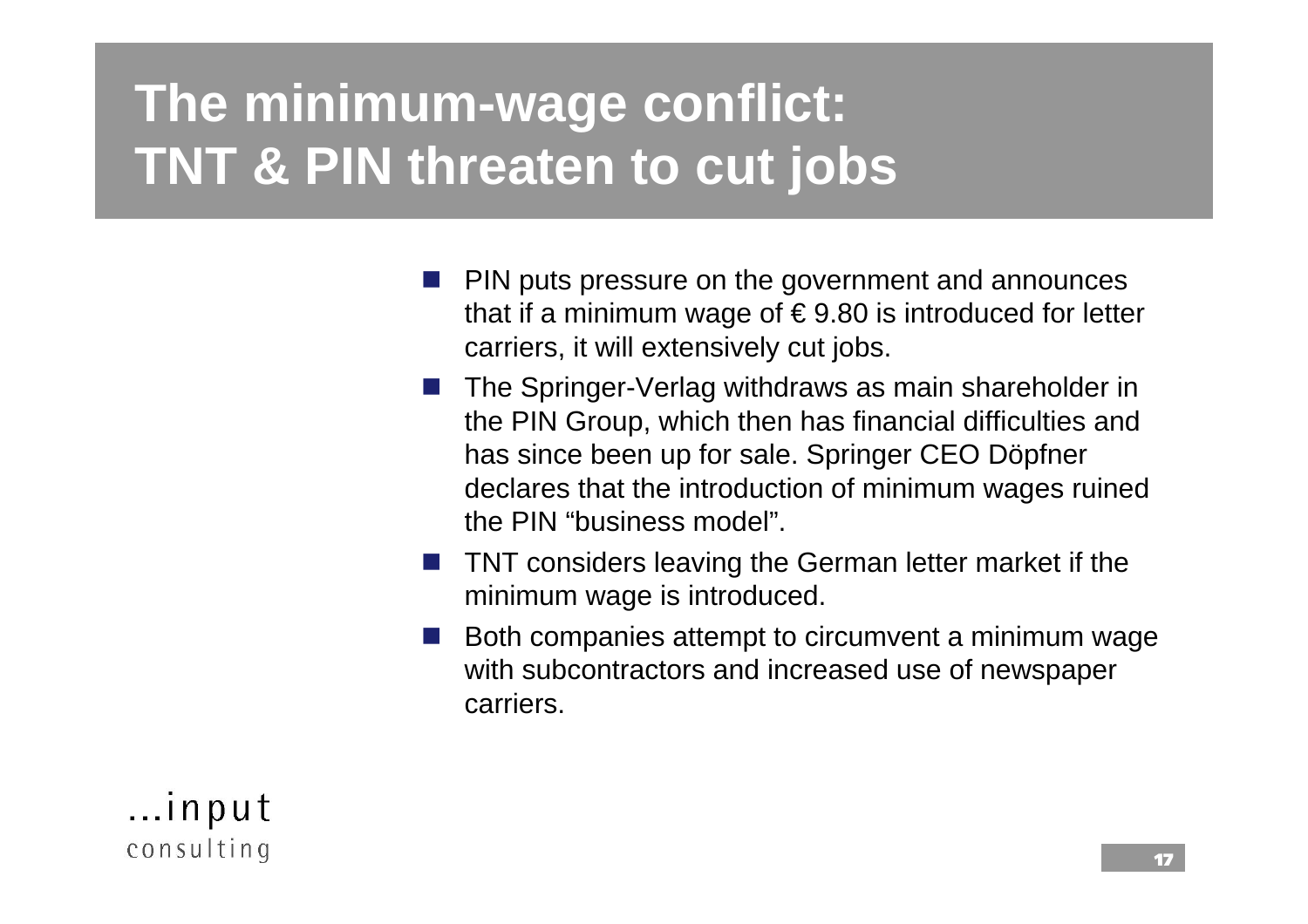### **The minimum-wage conflict: Successful political breakthrough**

- $\overline{\phantom{a}}$  According to a survey, 85% of the people in Germany are for the introduction of minimum wages in the letter sector.
- $\overline{\phantom{a}}$  In December 2007, the German Bundestag with a 81% majority vote creates the legal premises for a minimum wage in the letter sector.
- $\overline{\phantom{a}}$  The Federal Minister for Labour and Social Affairs declares the minimum wage collective agreement universally binding as per 1/1/2008 with a statutory ordinance.
	- $\rightarrow$  The minimum wages agreed apply for all enterprises and independent operating units in the letter sector that carry letters as a predominant part of their business activity.

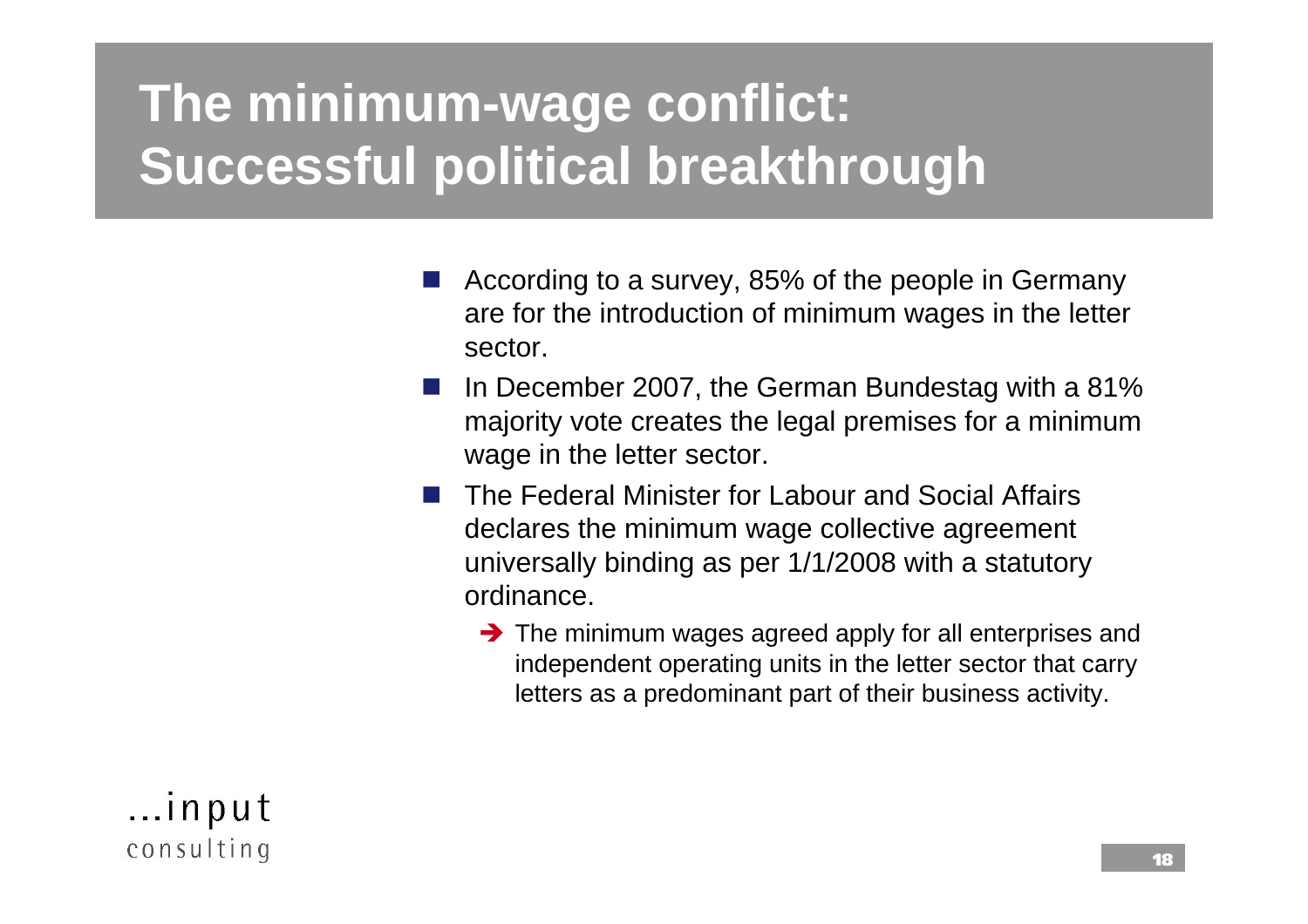#### **The minimum-wage conflict: The foes do not give in**

- $\overline{\phantom{a}}$  The private letter services conclude their own collective wage agreement with the Union of New Letter and Delivery Services with minimum wages of  $\epsilon$  7.50 in western Germany and €6.50 in eastern Germany.
- F TNT and PIN file a suit at the administrative court against the validity of the universally binding minimum wages.
	- $\rightarrow$  Berlin Administrative Court (07.03.2008): a minimum wage declared universally binding via a statutory ordinance may not displace any other collective wage agreements.
	- $\rightarrow$  The Federal Labour Ministry appealed against this judgment, since a contrary jurisdiction of the Federal Labour Court was not taken into consideration.
	- $\rightarrow$  According to estimations by the Federal government, the administrative court's judgment will not prevail in an appeals procedure before the higher court.
	- $\rightarrow$  The statutory ordinance on minimum wages in the letter sector remains valid.